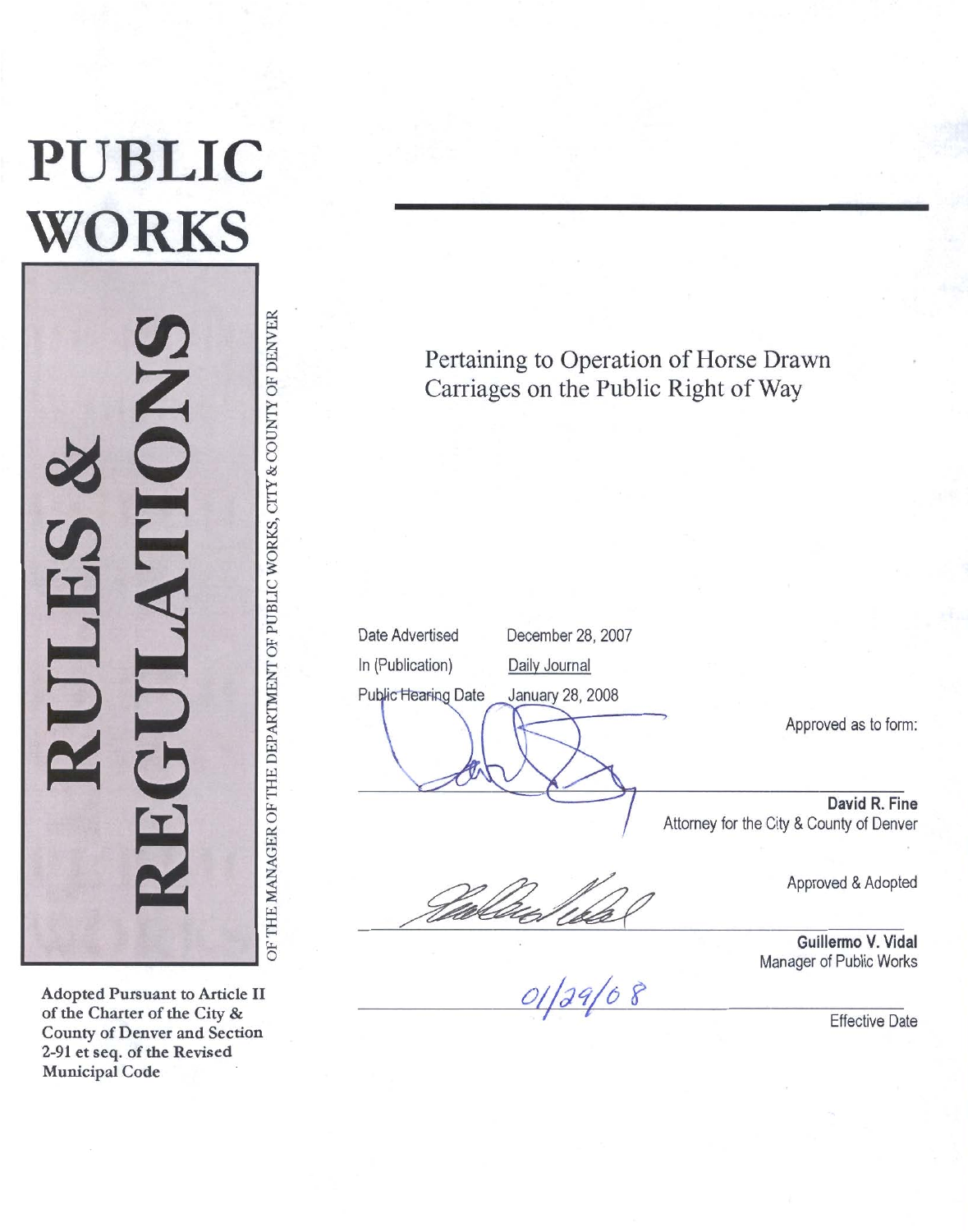# **DEPARTMENT OF PUBLIC WORKS**

#### **RULES AND REGULATIONS GOVERNING THE OPERATION OF HORSE DRAWN CARRIAGES ON THE PUBLIC RIGHT-OF-WAY OF THE CITY AND COUNTY OF DENVER**

# **I. Purpose**

The Rules and Regulations defined are published for the information and guidance of the operators and owners of permitted horse-drawn carriages. It is therefore incumbent upon the permit holders, owners, and operators of these carriages to familiarize themselves with the contents of the Rules and Regulations. Further, it is the sole responsibility of the permit holders to assure that their operators (referred to as drivers through the remainder of these policies) fully understand, and comply with, these Rules and Regulations.

## **II. Permit Issuance**

- A. The owners of horse drawn carriages and their employees, agents, or subcontractors shall use and occupy the public right-of-way in a safe and careful manner.
- B. The signature of the applicant or an authorized representative on a permit shall indicate that all conditions of the application and permit have been agreed upon and have been met, and the applicant may undertake the activity specifically permitted.
- C. For permitting in the Central Business District, the Mall Use Committee may determine the need for limits to the number of permits issued for the Central Business District, based on concerns for pedestrian safety and other activities.
- D. City permits are not transferable. Permits and other supporting documentation (such as insurance) must remain in original applicant and permit holder's name for their duration, regardless of any business partnerships or sales. Partner names may be added to permits and other documents, but original permit holder name must still remain on permit. Exception is made in the case of death of the original permit holder; then the permit may be held by the co-signer. Permits are issued on a firstcome, first-serve basis. If there is a waiting list for permits, new permits will first be issued to applicants first on the list. Waiting list information will be available upon request.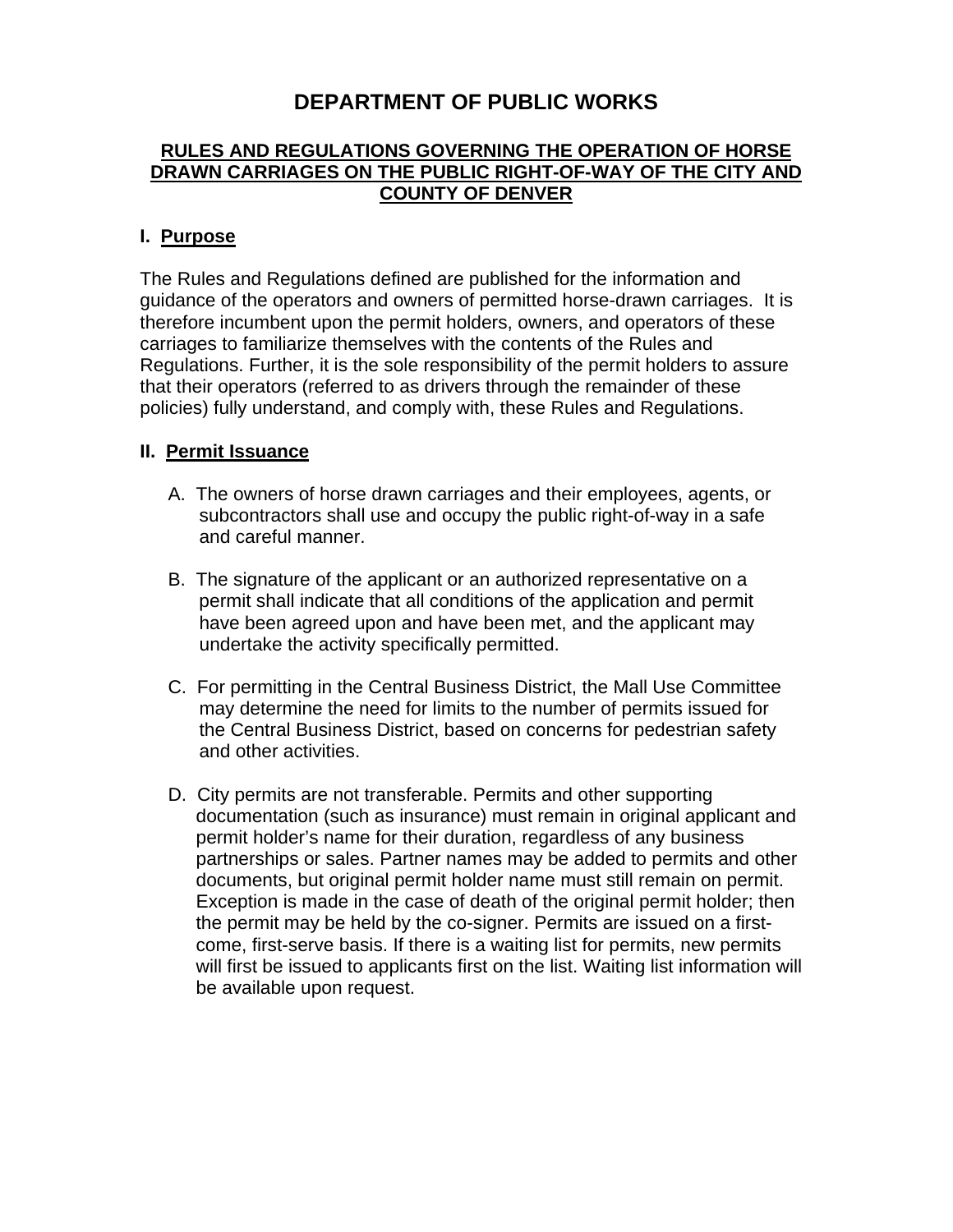# **III. Testing**

- A. Each driver and horse shall be tested by the Denver Police Mounted Patrol to determine the ability of each to operate safely. Drivers and horses who have not been tested by the Mounted Patrol will not be allowed to drive with customers.
- B. Upon adoption of these Rules & Regulations, there shall be a grace period set according to the time at which the first testing can be administered by Mounted Patrol, and all current drivers and horses may continue operation, so as not to severely infringe upon a company's ability to conduct business.
- C. Following the first round of testing of all current drivers and horse, the procedure for schedule of testing shall be as follows: Upon receipt of notice to Mounted Patrol that a carriage company needs testing of either a horse or driver, Mounted Patrol will arrange to administer the test as soon as practical. Every reasonable effort will be made to administer the test within ten (10) days of notification to Mounted Patrol Unit by carriage operator. Each permit applicant shall be responsible for the competency of all his drivers, carriages, and horses.
- D. In addition, thereto, the Denver Police Mounted Patrol may require testing of any driver or horse at any time.
- E. Companies may perform training with untested horses using training carts or carriages. Companies will not take customers on rides with untested horses. Untested drivers may only train with a tested driver on the carriage or carts.
- F. Testing shall consist of the following elements:
	- 1. Harnesses shall be inspected for condition of worn leather, buckles, and proper fit on the horse.
	- 2. Driver testing for ability to harness horse and hitch to carriage or training cart, in a safe and competent manner.
		- i. Driver shall demonstrate the ability to harness the horse and make necessary adjustments for a proper fit.
		- ii. Driver shall hitch horse to carriage or training cart and make adjustments for proper fit.
	- 3. Testing of driver and horse under defined stress conditions for safe and prudent operation. Test may be performed using a training cart rather than a carriage. Location of testing will be arrived at by discussion and evaluation of site which may include weather and footing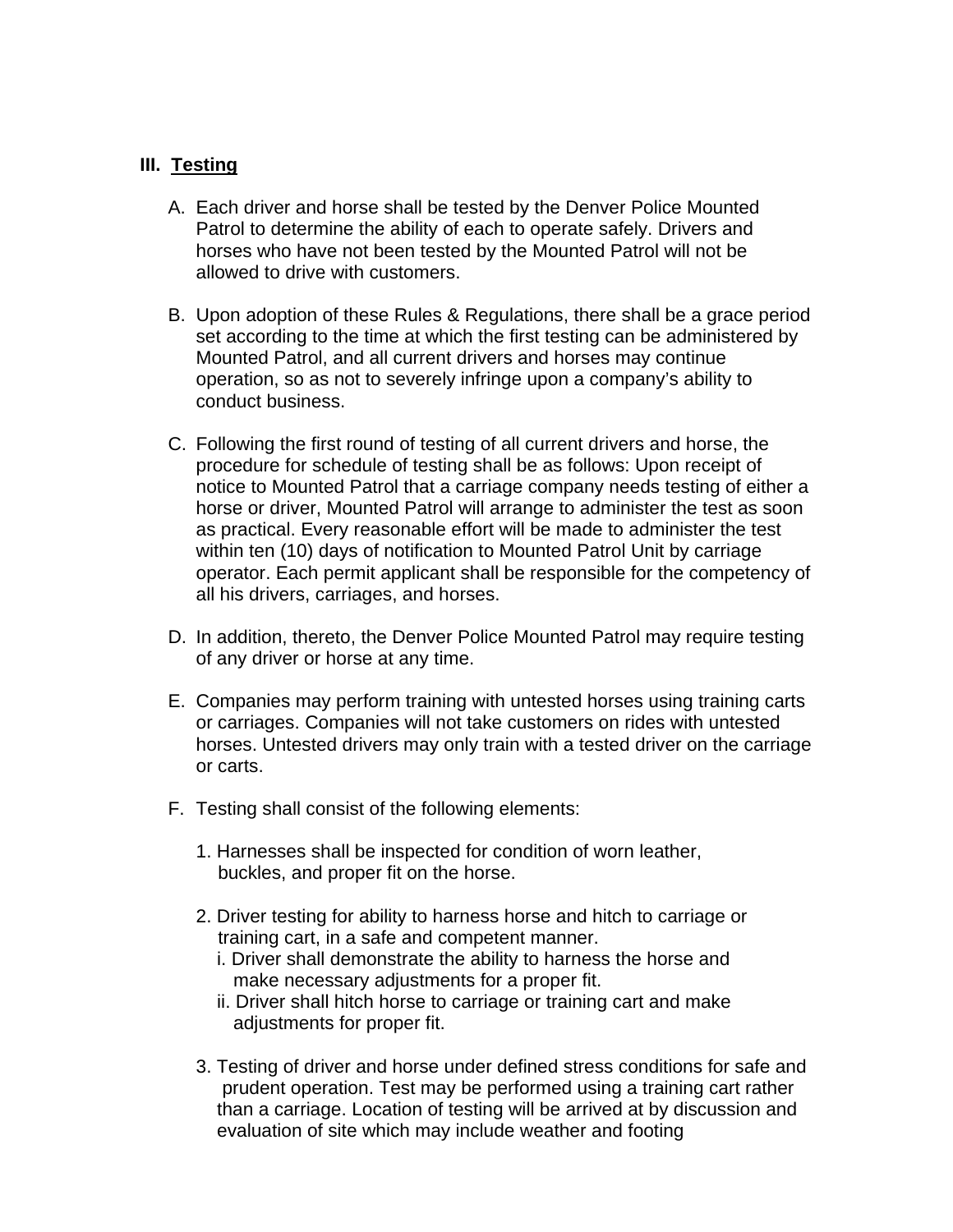considerations. If a driver fails to pass the test, that horse and driver may retake the test at that time. If the driver feels s/he has been unfairly judged to fail the test, the driver may also appeal to the commander in charge of the Mounted Patrol Unit. During the administration of the test the owner/operator of the company being tested may ride with a driver during the testing procedure. Test defined by procedure and diagram following.

Driver will leave starting gate.

- 1. Walk over 8' x 10' sheet of black plastic.  $1<sup>st</sup>$  attempt will be to cross plastic. If unable to do so, driver will guide carriage safely around obstacle.
- 2 & 3.Walk between pylons with crime scene tape and orange cones
- 4. Make 50' left circle
- 5. Walk past stationary flag- 3'x 5' flag 10' off the ground-Must pass within 15' of flag
- 6. Stop within box and stand for drums. Noise will begin after horse stops. Noise will be bass drum, distance of 30 ft, for 10 seconds.
- 7. Walk forward, complete a symmetrical figure eight around 2 cones.
- 8. Stop within box for umbrella/petting. Umbrella will be open on approach, and will never touch the horse.
- 9. 90˚ left turn around cone
- 10. Back 5 steps straight back between cones-Starting outside the box, and moving backwards into it
- 11. Stop within cones for 2 minute stand
- 12. Pull forward out of cones, complete 90˚ right turn
- 13. Stand within box for .22 starter pistol fired twice 50 ft. distant.

# End at finish.

Estimated time of test, start to finish: 20 minutes

- **Note: For purposes of the test, all boxes will be marked out with cones, 30' long x 12' wide. The lane of travel will be 12' wide.**
- **If a horse begins to become stressed and/or unmanageable, driver will be allowed to exit the testing area, calm the horse for 5 minutes, then restart the test at the obstacle that they left off at. This will only be allowable once.**
- **Horses to be driven as a team must test as a team. Team horses to be driven singly must be tested singly.**
- **In elements of the test where a box is used, the horse and carriage must remain within the boundaries of the box for the duration required. This does not mean the horse must remain stationary, only that the driver must control the horse and keep it within the box.**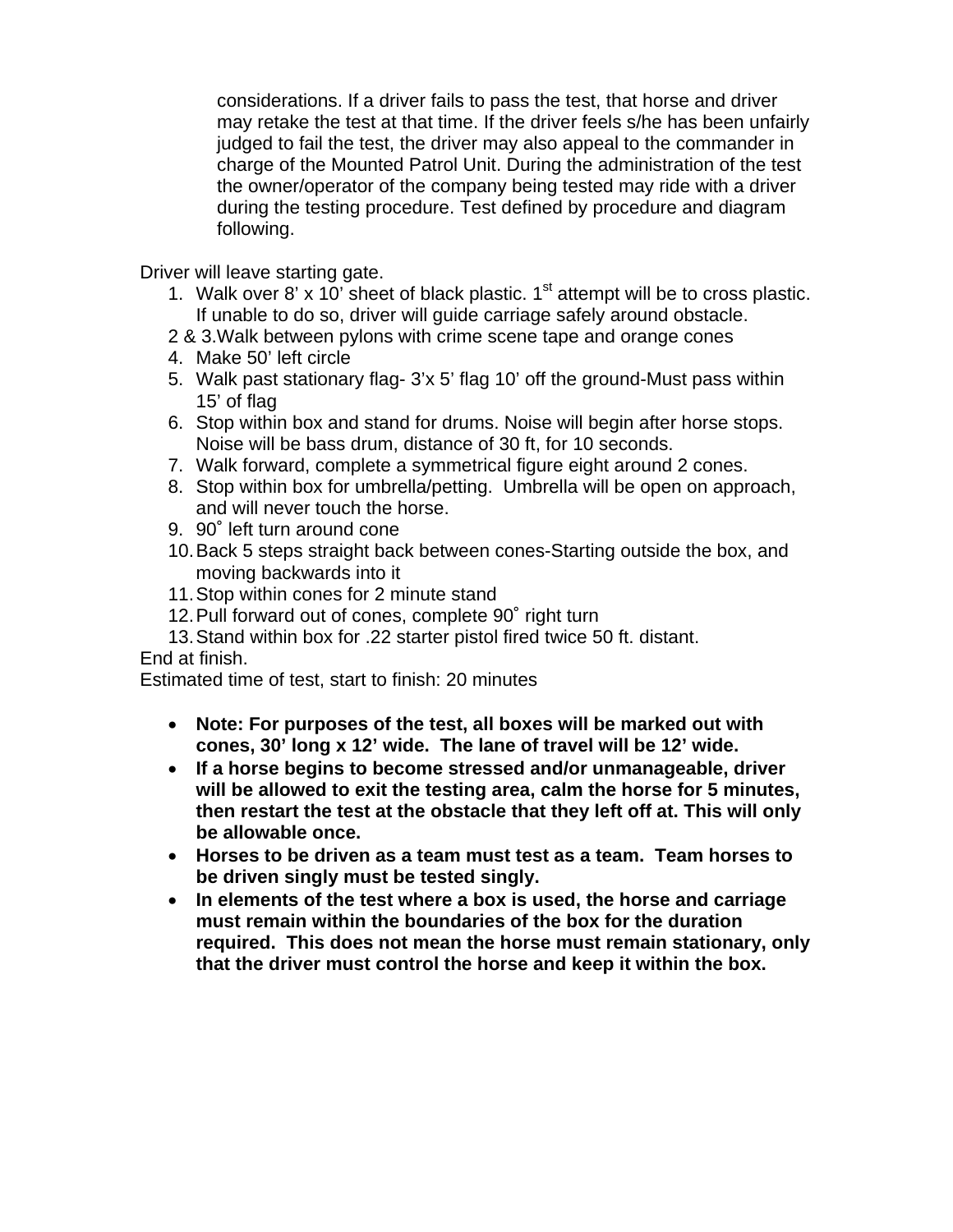

## **IV. Policies**

The following general policies will be followed regarding the issuance of permits to drive horse carriages on the streets of the City and County of Denver:

## A. Hours

 1. Except in the Central Business District, horse drawn carriages are permitted to operate Monday through Friday except between the hours of 7 a.m. to 9 a.m. and 4 p.m. to 6 p.m.

 2. Horse drawn carriages are permitted to operate in the Central Business District between the hours of 6 p.m. to 4 a.m., Monday through Friday.

 3. Horse drawn carriages are permitted to operate at any time on Saturdays, Sundays, and National Holidays throughout the City and County of Denver.

 4. Horse drawn carriages with a permit for the Central Business District may not delay the Mall Shuttles. To prevent this, the carriage must leave the transit lane at the nearest opportunity.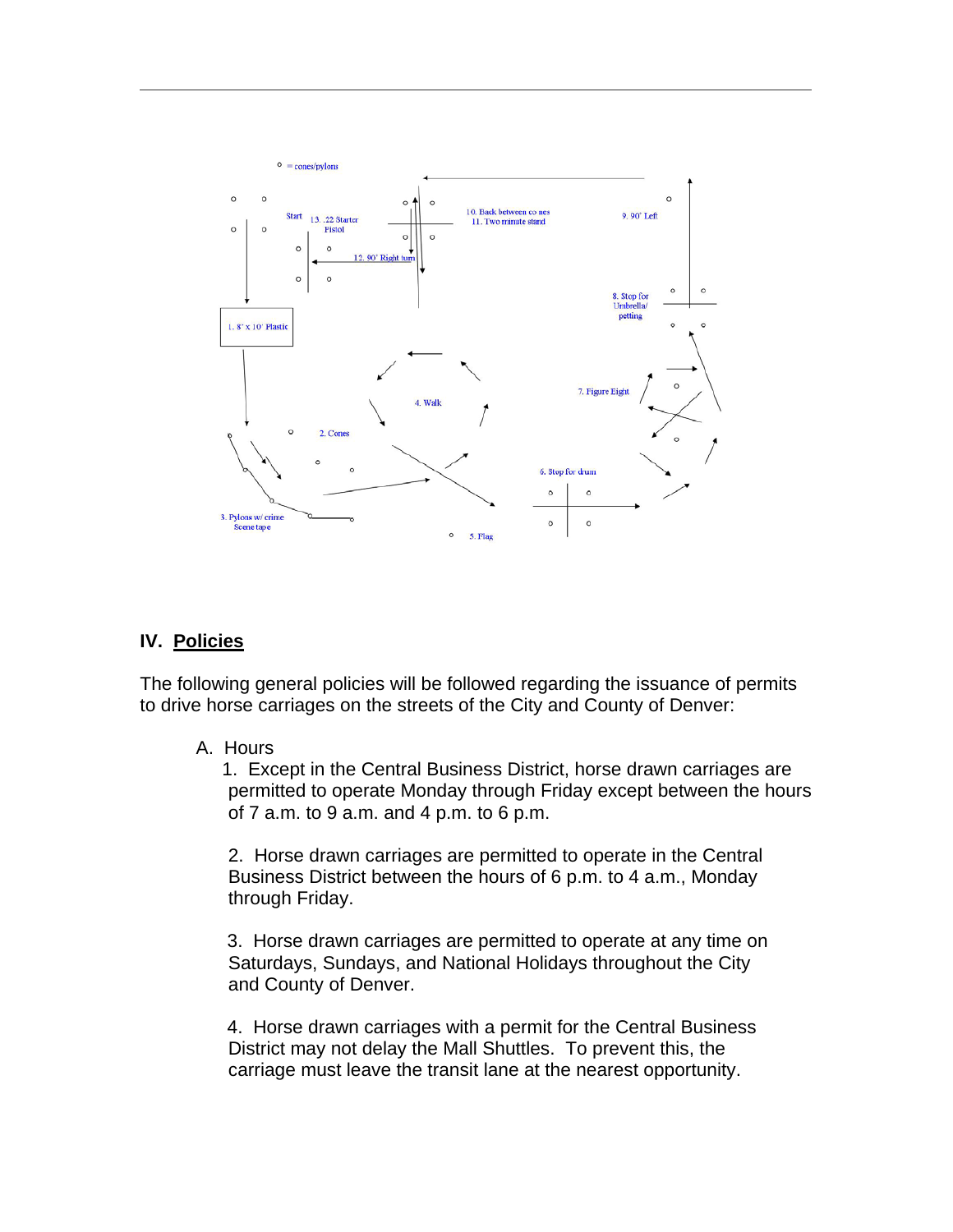5. Carriages may park on 16<sup>th</sup> Street Mall sidewalks and medians only, and must maintain at least ten (10) feet of pedestrian clearance. Carriages may not double-park on 16<sup>th</sup> Street Mall sidewalks.

 6. Carriages operating in the Central Business District shall use the 1200 block of 16<sup>th</sup> Street (between Lawrence and Larimer Streets) as a one-way street, in regards to parking. All carriages intending to park on the sidewalks of this block must enter either from Larimer or the access ramps mid-block and park facing Lawrence Street.

#### B. Company Operations

1. Carriage companies shall clearly display the company name on the outside of the carriage. The manner of display will be left to the company's discretion (signs may be removable, design is not controlled). The sign must be easily legible from no less than a 20 foot distance.

2. Each company shall provide to the Denver Police Mounted Patrol and, for companies permitted in the Central Business District, to the Downtown Denver Business Improvement District, proof of registry of business name with the Secretary of State.

3. The Mounted Patrol Unit will hold quarterly meetings with the carriage companies to have an open dialogue about relevant issues.

C. Drivers

1. In accordance with Denver Municipal Code, 55-43, sec. 1, no driver of a vehicle for hire may be under the age of 18.

2. All drivers operating in the Central Business District must register with the Denver Police Department Mounted Patrol Unit and the Downtown Denver Business Improvement District. Registry shall entail providing a copy of his / her current state issued driver's license to said agencie(s).

#### D. Horses

1. All horses to be used in a carriage business operating within the Central Business District must be registered with the Mounted Patrol and the Downtown Denver Business Improvement District. Registry shall entail providing a copy of current brand inspection of each horse to said agencies.

2. An annual certification from a licensed veterinarian shall be provided for each horse to be used to pull a carriage. The certificate will ensure the horse is serviceably sound. The extent of the exam shall be left to the determination of the veterinarian. Proof of regular vaccinations shall also be provided on an annual basis. Proof of vaccination may include receipts for materials used by permit holder.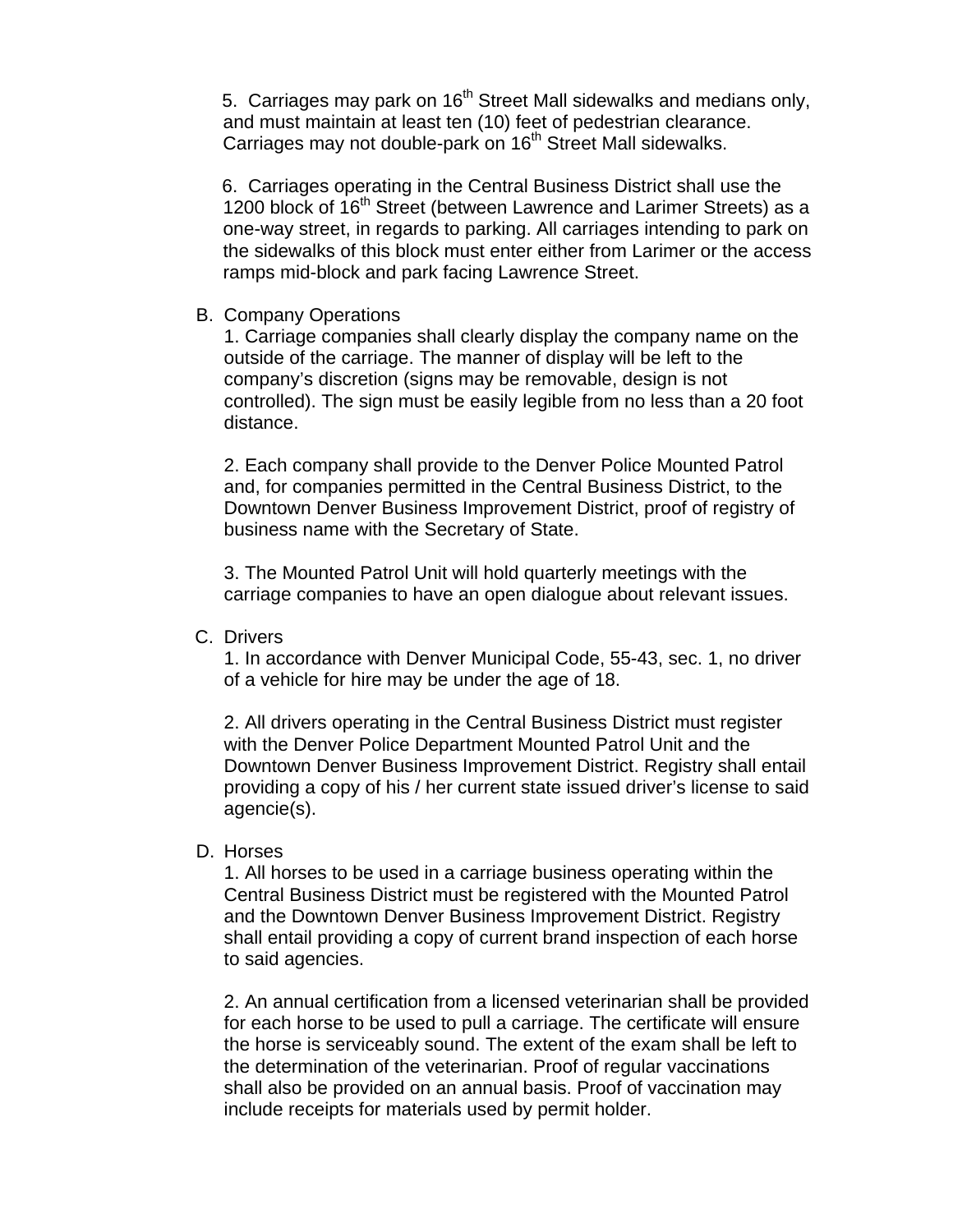*This policy is enacted with the recognition that a horse's health may change at any time, but with the goal of providing an initial confirmation of health for all working horses. It is assumed that carriage operators care enough for their horses that they would not make them work if they are unfit. This policy does not preclude action from outside agencies if animal neglect or abuse is suspected and reported.* 

#### E. Safety Features

 The following procedures shall be used to promote the safe operations of horse-drawn carriages:

- 1. Use neck ropes or halters, no bridle ties when stopped.
- 2. All equipment shall be properly adjusted.
- 3. Do not leave horses unattended while hitched or untied.
- 4. Never remove bridle while hitched to a carriage.
- 5. The above list is not intended to be exclusive of other actions to promote safety.
- F. Required Equipment
	- 1. Buckles only on hold backs and driving line ends; snaps allowed on other harness parts.
	- 2. Throat latch
	- 3. Blinders
	- 4. Nose Band
	- 5. Brichen
	- 6. Buckle safes or keepers behind all buckles
	- 7. Whip
	- 8. Round collar or breast collar style harness
	- 9. Kickstrap
	- 10. Shoes or barefoot except that borium, driltex, or any other hard surface shall not be used on the 16<sup>th</sup> Street Mall.
	- 11. Diapers
	- 12. Sharp knife